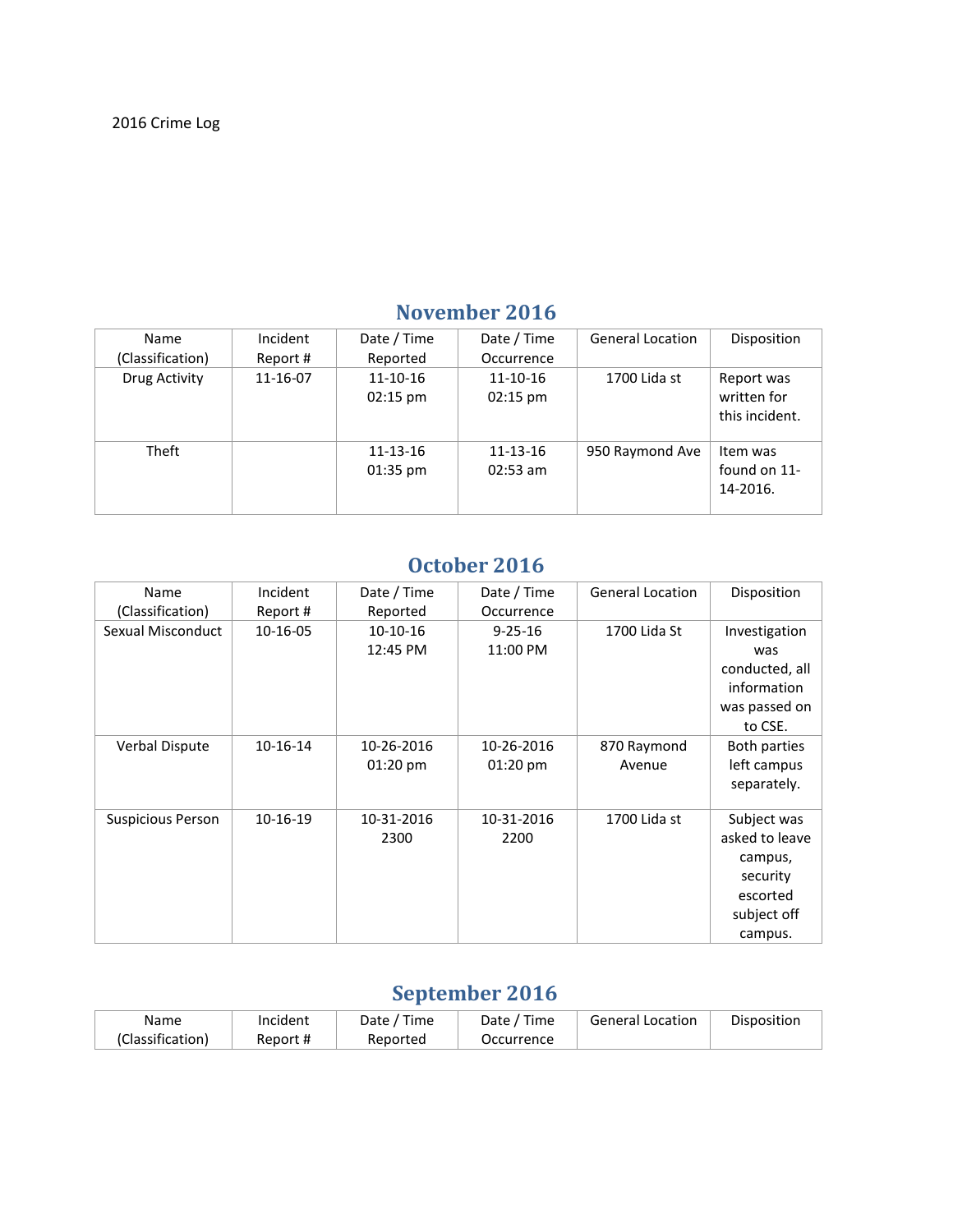| Taunting                    | $9 - 16 - 04$ | 09-16-16<br>02:09 pm      | 09-15-16<br>04:49 pm      | 1700 Lida St            | An<br>investigation<br>was<br>conducted by<br>security.<br>Information<br>was passed on<br>to CSE. Closed.                                           |
|-----------------------------|---------------|---------------------------|---------------------------|-------------------------|------------------------------------------------------------------------------------------------------------------------------------------------------|
| Trespassing                 | $9 - 16 - 06$ | $9 - 19 - 16$<br>10:00 am | $9 - 19 - 16$<br>10:00 am | 1700 Lida st            | Subject was<br>escorted off<br>campus.<br>Closed.                                                                                                    |
| <b>Domestic Dispute</b>     | $9 - 16 - 8$  | $9 - 22 - 16$<br>03:45 pm | $9 - 22 - 16$<br>03:45 pm | 1700 Lida st            | <b>Both parties</b><br>where spoken<br>to about the<br>situation, and<br>left campus<br>separately.                                                  |
| Theft                       | $9 - 16 - 09$ | 9-21/9-22-16<br>0830      | 9-21/9-22-16<br>2400-0830 | 1700 Lida St            | There is no<br>footage in the<br>area where<br>the theft<br>occurred,<br>closed.                                                                     |
| Theft From Motor<br>Vehicle | $9 - 16 - 10$ | $9 - 24 - 16$<br>0600     | $9 - 24 - 16$<br>0416     | 950 S Raymond<br>Avenue | Vehicle was<br>left unlock,<br>and a hard<br>drive was<br>taken from<br>the vehicle.<br>Victim did not<br>want to file a<br>police report.<br>Closed |
|                             |               |                           |                           |                         |                                                                                                                                                      |

# **August 2016**

| Name             | Incident | Time<br>Date / | Time<br>Date | <b>General Location</b> | Disposition |
|------------------|----------|----------------|--------------|-------------------------|-------------|
| (Classification) | Report # | Reported       | Occurrence   |                         |             |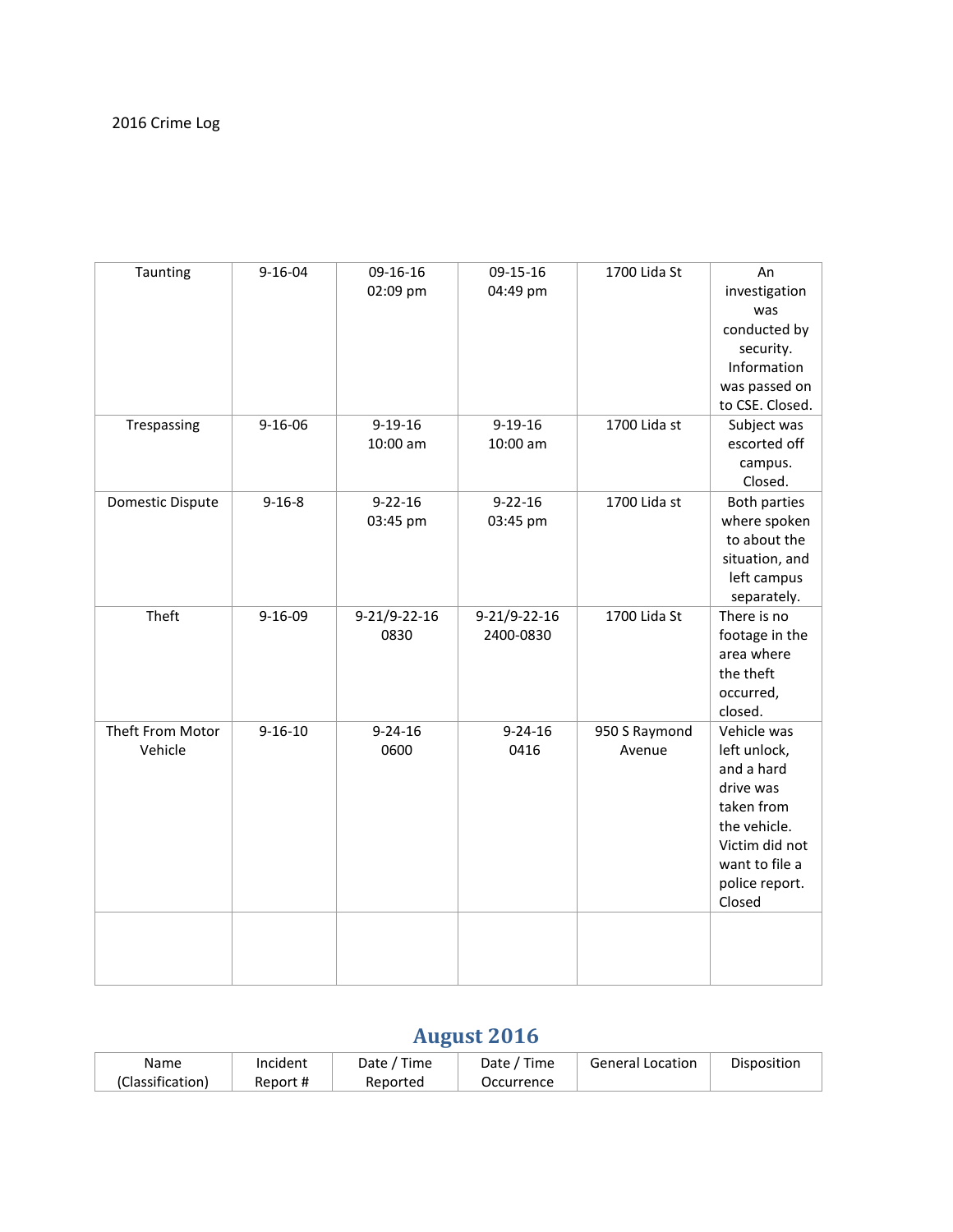| Theft                | $8 - 16 - 1$  | $8 - 2 - 16$<br>02:30 pm   | $8 - 2 - 16$<br>01:18 om                   | 1700 Lida St          | After<br>reviewing the<br>footage.<br>Security was<br>able to<br>retrieve the<br>items.        |
|----------------------|---------------|----------------------------|--------------------------------------------|-----------------------|------------------------------------------------------------------------------------------------|
| Stalking             | 8-16-03       | $8 - 6 - 16$<br>$11:10$ am | $8 - 5 - 16$<br>Evening time               | 870 Raymond<br>Avenue | An<br>investigation<br>was<br>conducted, all<br>information<br>was passed on<br>to CSE. Closed |
| Theft                | $8 - 16 - 05$ | $8 - 12 - 16$<br>03:30 pm  | 8/11-8/12/16<br>$09:00$ pm $-$<br>08:00 am | 1700 Lida St          | There is no<br>security<br>footage in the<br>location the<br>theft<br>occurred.<br>Closed      |
| Alcohol on<br>campus | $8 - 16 - 07$ | $8 - 18 - 16$<br>09:00 pm  | $8 - 18 - 16$<br>08:25 pm                  | 1700 Lida St.         | Alcohol was<br>confiscated,<br>and disposed<br>of.                                             |
| Assault              | 8-16-08       | $8 - 19 - 16$<br>02:30 pm  | $8 - 18 - 16$<br>01:33 pm                  | 1700 Lida St.         | An<br>investigation<br>was<br>conducted, all<br>information<br>was passed on<br>to CSE. Closed |
| Theft                | $8 - 16 - 15$ | 8-23-16 1053               | 8-20-16 04:30<br>$pm - 8 - 21 - 16$        | 1700 Lida St.         | There is no<br>security<br>footage in the<br>location the<br>theft<br>occurred.<br>Closed      |
|                      |               |                            |                                            |                       |                                                                                                |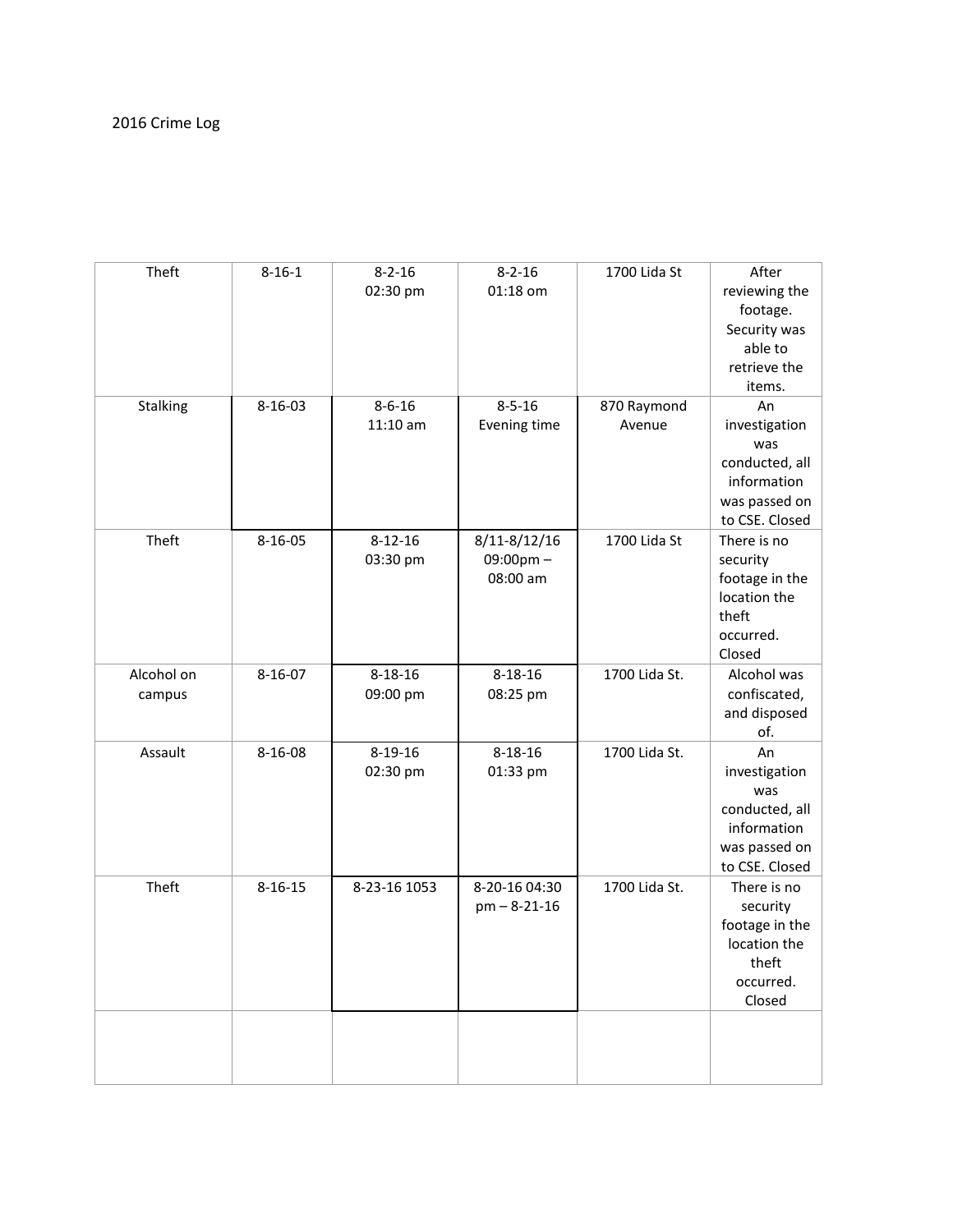| Name<br>(Classification)   | Incident<br>Report # | Date / Time<br>Reported   | Date / Time<br>Occurrence                 | <b>General Location</b>  | Disposition                                                                                                                                                                                                                                       |
|----------------------------|----------------------|---------------------------|-------------------------------------------|--------------------------|---------------------------------------------------------------------------------------------------------------------------------------------------------------------------------------------------------------------------------------------------|
| Vandalism                  | $7 - 16 - 3$         | $7 - 13 - 16$<br>02:40 pm | $7 - 13 - 16$<br>02:30 pm                 | 1700 Lida St<br>Restroom | <b>Facilities</b><br>removed the<br>vandalism<br>(graffiti) from<br>the paper<br>dispenser.                                                                                                                                                       |
| Suspicious Item            | $7 - 16 - 4$         | $7 - 19 - 16$<br>03:45 pm | $7 - 13 - 16$<br>02:45 pm                 | 1700 Lida St<br>Restroom | Janitor<br>Guillermo<br>Navarro found<br>a little plastic<br>bag with a<br>white<br>substance<br>inside of it.<br>The item was<br>disposed of.                                                                                                    |
| <b>Suspicious Activity</b> | $7 - 16 - 5$         | $7 - 20 - 16$<br>02:00 am | $7 - 20 - 16$<br>12:25 pm                 | 1700 Lida St<br>Restroom | Janitor Felix<br>walked into<br>the restroom<br>where he<br>observed four<br>male subjects<br>inhaling what<br>seem to be a<br>white<br>substance. An<br>investigation<br>was<br>conducted,<br>and all<br>information<br>was passed on<br>to CSE. |
| Noise Complaint            | $7 - 16 - 11$        | $7 - 20 - 16$<br>11:29 pm | $7 - 20 - 16$<br>07:00 pm $-$<br>10:30 pm | 870 Raymond<br>Ave.      | An<br>investigation<br>was<br>conducted<br>about this<br>incident. All<br>information                                                                                                                                                             |

## **July 2016**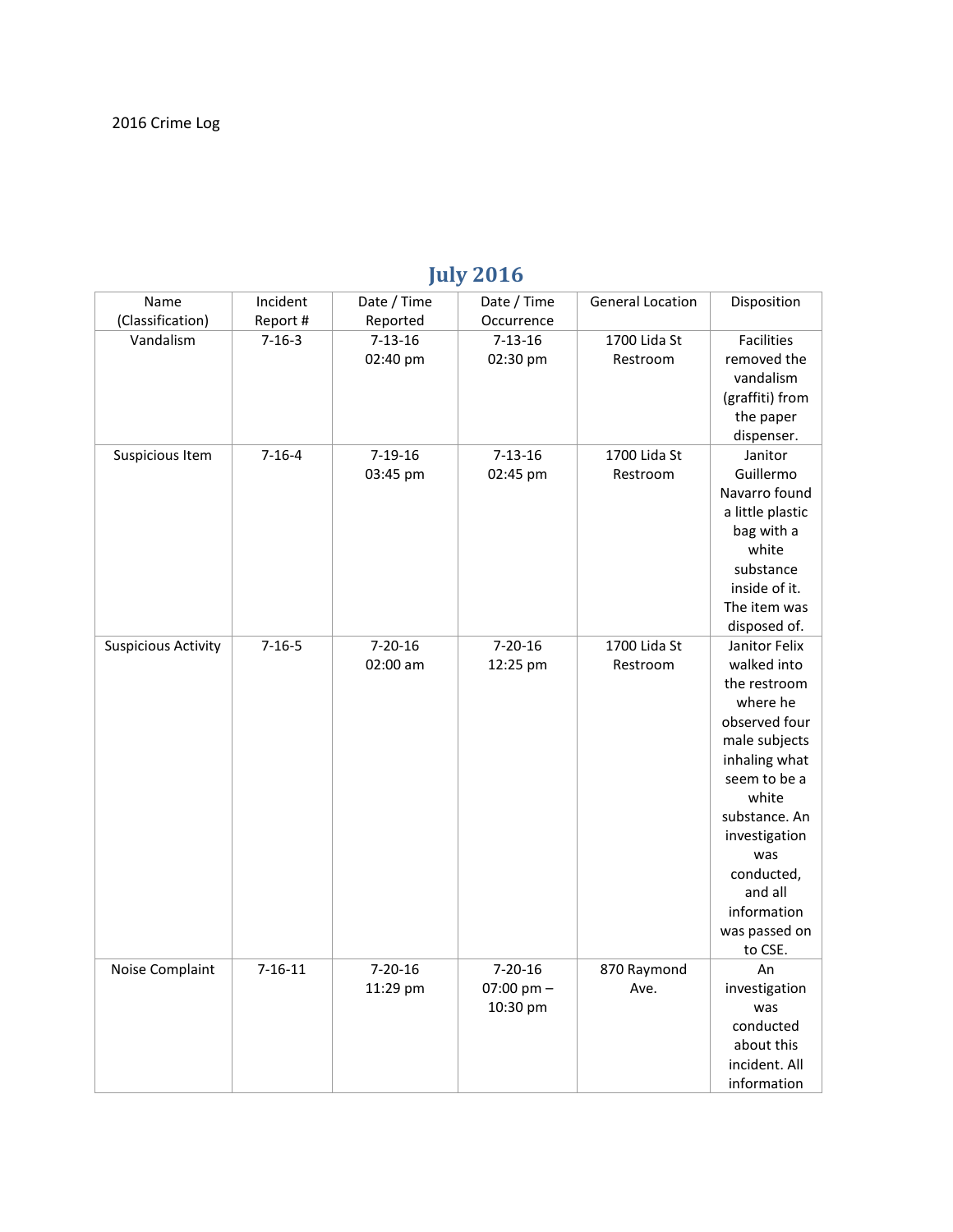|                          |              |               |               |               | was passed on                 |
|--------------------------|--------------|---------------|---------------|---------------|-------------------------------|
| Vandalism                | $7 - 16 - 6$ | $7 - 26 - 16$ | $7 - 26 - 16$ | 1700 Lida St  | to CSE.                       |
|                          |              | 02:01 pm      | 05:52 pm      |               | Male subject<br>was parked in |
|                          |              |               |               |               | the parking                   |
|                          |              |               |               |               | lot, when an                  |
|                          |              |               |               |               | unidentified                  |
|                          |              |               |               |               | vehicle parked                |
|                          |              |               |               |               | next to him,                  |
|                          |              |               |               |               | and threw a                   |
|                          |              |               |               |               | glass bottle at               |
|                          |              |               |               |               | his car. A                    |
|                          |              |               |               |               | report was                    |
|                          |              |               |               |               | made, and                     |
|                          |              |               |               |               | pictures were                 |
|                          |              |               |               |               | taken of the                  |
|                          |              |               |               |               | damages to                    |
|                          |              |               |               |               | his vehicle.                  |
| <b>Alcohol Violation</b> | $7 - 16 - 9$ | $7 - 27 - 16$ | $7 - 27 - 16$ | 950 S Raymond | Security                      |
|                          |              | 06:00 pm      | 06:00 pm      | Ave.          | Officer                       |
|                          |              |               |               |               | observed an                   |
|                          |              |               |               |               | unauthorized                  |
|                          |              |               |               |               | event which                   |
|                          |              |               |               |               | was serving                   |
|                          |              |               |               |               | alcohol.                      |
|                          |              |               |               |               | Students were                 |
|                          |              |               |               |               | asked to put                  |
|                          |              |               |               |               | away the                      |
|                          |              |               |               |               | alcohol in                    |
|                          |              |               |               |               | their vehicle if              |
|                          |              |               |               |               | they would                    |
|                          |              |               |               |               | like to                       |
|                          |              |               |               |               | proceed with                  |
|                          |              |               |               |               | the event. A                  |
|                          |              |               |               |               | report was                    |
|                          |              |               |               |               | made of the                   |
|                          |              |               |               |               | incident,                     |
|                          |              |               |               |               | investigation                 |
|                          |              |               |               |               | still on going.               |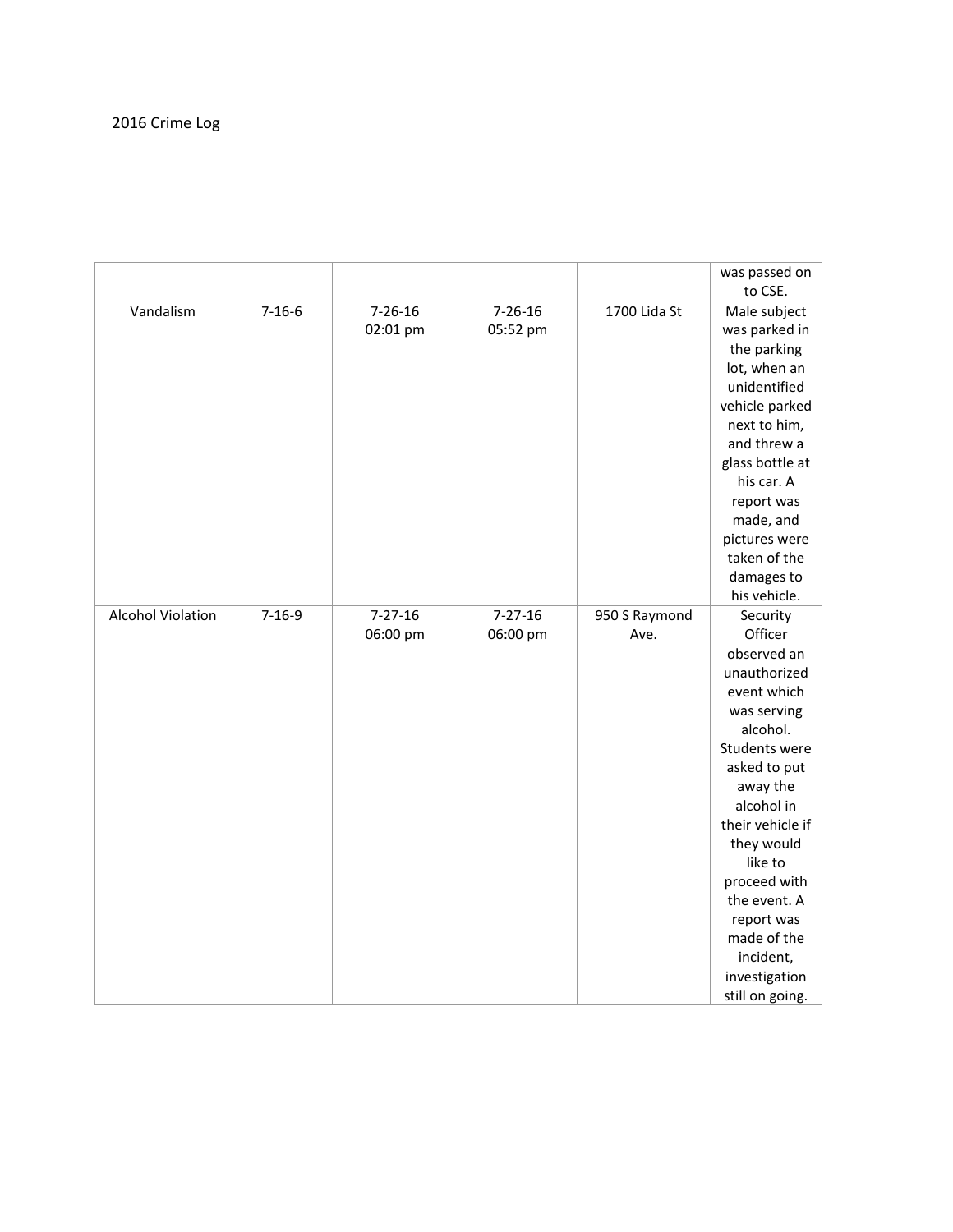### **June 2016**

| Name                     | Incident     | Date / Time  | Date / Time             | <b>General Location</b> | Disposition    |
|--------------------------|--------------|--------------|-------------------------|-------------------------|----------------|
| (Classification)         | Report #     | Reported     | Occurrence              |                         |                |
| <b>Suspicious Person</b> | $6 - 16 - 4$ | $6 - 6 - 16$ | $6 - 6 - 16$            | 1700 Lida St            | Closed,        |
|                          |              | 10:32 am     | 10:32 am                |                         | information    |
|                          |              |              |                         |                         | was passed on  |
|                          |              |              |                         |                         | to Pasadena    |
|                          |              |              |                         |                         | Police         |
|                          |              |              |                         |                         | Department     |
| Theft                    | $6 - 16 - 5$ | $6 - 7 - 16$ | $6 - 2 - 16/6 - 3 - 16$ | 1700 Lida St            | Closed, no     |
|                          |              | 03:30 pm     |                         |                         | cameras were   |
|                          |              |              |                         |                         | in location to |
|                          |              |              |                         |                         | review         |
|                          |              |              |                         |                         | footage.       |
|                          |              |              |                         |                         | Property       |
|                          |              |              |                         |                         | owner filed an |
|                          |              |              |                         |                         | incident       |
|                          |              |              |                         |                         | report.        |
| Loss Property            | $6 - 16 - 6$ | $6 - 8 - 16$ | $6 - 7 - 16$            | 1700 Lida St            | Student        |
|                          |              | 09:00 am     | 03:30 pm                | Stage 1                 | reported his   |
|                          |              |              |                         |                         | camera         |
|                          |              |              |                         |                         | missing from   |
|                          |              |              |                         |                         | Stage 1.       |
|                          |              |              |                         |                         | Student called |
|                          |              |              |                         |                         | back           |
|                          |              |              |                         |                         | informing he   |
|                          |              |              |                         |                         | accidently     |
|                          |              |              |                         |                         | forgot he took |
|                          |              |              |                         |                         | the camera     |
|                          |              |              |                         |                         | with him, and  |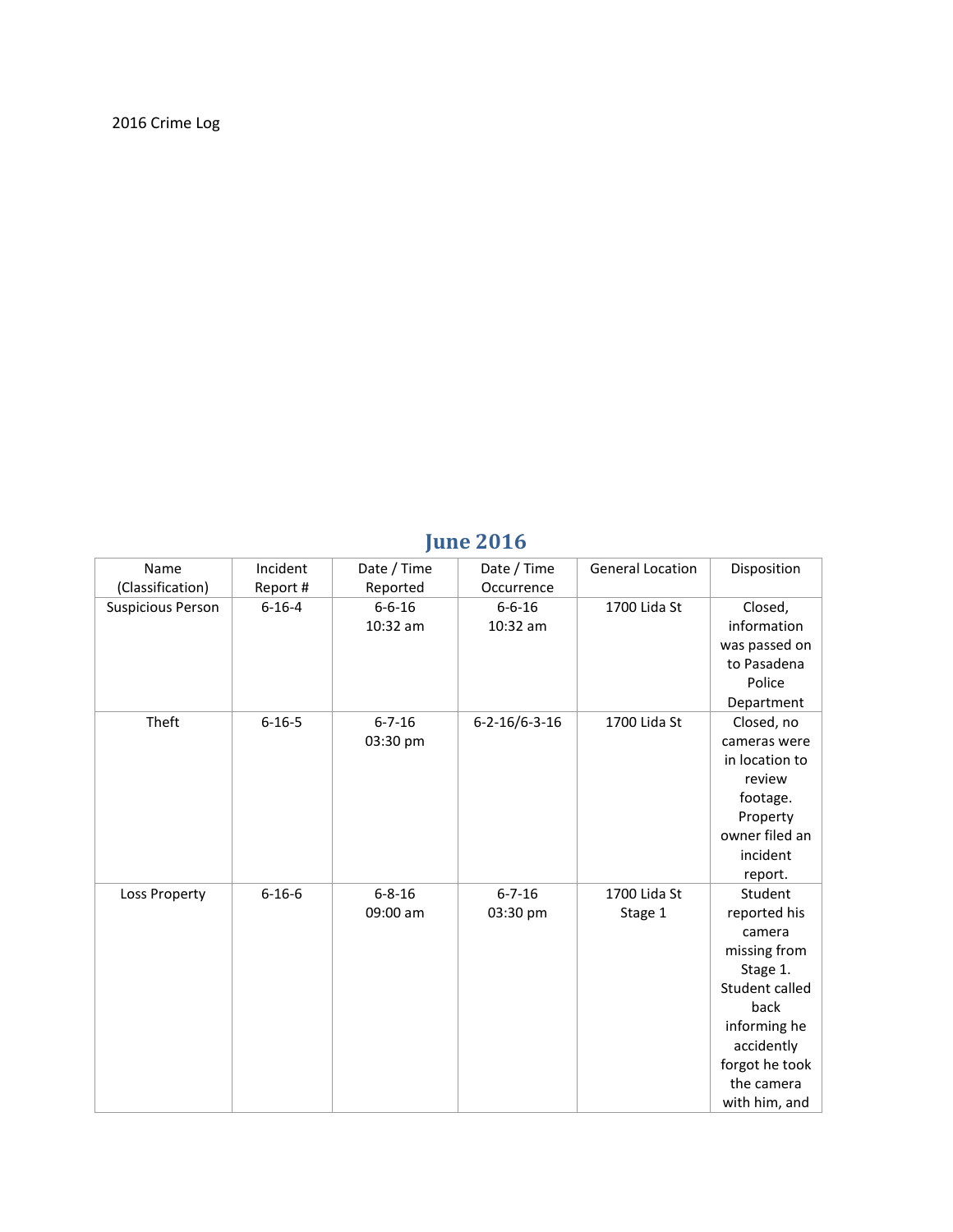|           |               |               |               |                 | found it off      |
|-----------|---------------|---------------|---------------|-----------------|-------------------|
|           |               |               |               |                 | school            |
|           |               |               |               |                 | property.         |
| Theft     | $6 - 16 - 7$  | $6 - 20 - 16$ | $6 - 18 - 16$ | 1700 Lida St    | Student           |
|           |               | 02:30 pm      | 07:45 pm      | <b>Room 143</b> | reported their    |
|           |               |               |               |                 | wireless          |
|           |               |               |               |                 | keyboard was      |
|           |               |               |               |                 | stolen from       |
|           |               |               |               |                 | them when         |
|           |               |               |               |                 | they left their   |
|           |               |               |               |                 | property          |
|           |               |               |               |                 | unattended in     |
|           |               |               |               |                 | room 143.         |
|           |               |               |               |                 | Security          |
|           |               |               |               |                 | reviewed          |
|           |               |               |               |                 | cameras, and      |
|           |               |               |               |                 | identified        |
|           |               |               |               |                 | another           |
|           |               |               |               |                 | student taking    |
|           |               |               |               |                 | the keyboard.     |
|           |               |               |               |                 | All               |
|           |               |               |               |                 | information       |
|           |               |               |               |                 | was passed on     |
|           |               |               |               |                 | to CSE.           |
| Vandalism | $6 - 15 - 16$ | $6 - 29 - 16$ | $6 - 29 - 16$ | 1700 Lida St    | <b>Facilities</b> |
|           |               | 05:30 pm      | 05:30 pm      | Men's Restroom  | painted over      |
|           |               |               |               |                 | the vandalism     |
|           |               |               |               |                 | (graffiti) on     |
|           |               |               |               |                 | the walls.        |

# **May 2016**

| Name             | Incident      | Date / Time   | Date / Time   | <b>General Location</b> | Disposition    |
|------------------|---------------|---------------|---------------|-------------------------|----------------|
| (Classification) | Report #      | Reported      | Occurrence    |                         |                |
| Theft            | $5 - 16 - 05$ | $5 - 31 - 16$ | $5 - 31 - 16$ | HMCT                    | Closed,        |
|                  |               | $11:10$ am    | $11:10$ am    | 950 Raymond Ave         | information    |
|                  |               |               |               |                         | was passed on  |
|                  |               |               |               |                         | to Pasadena    |
|                  |               |               |               |                         | Police         |
|                  |               |               |               |                         | Department     |
| Theft            | $5 - 16 - 03$ | $5 - 23 - 16$ | $5 - 23 - 16$ | 1700 Lida St.           | No cameras in  |
|                  |               | 08:33 pm      | $10:00$ am    |                         | the area.      |
|                  |               |               |               |                         | Victim file a  |
|                  |               |               |               |                         | police report. |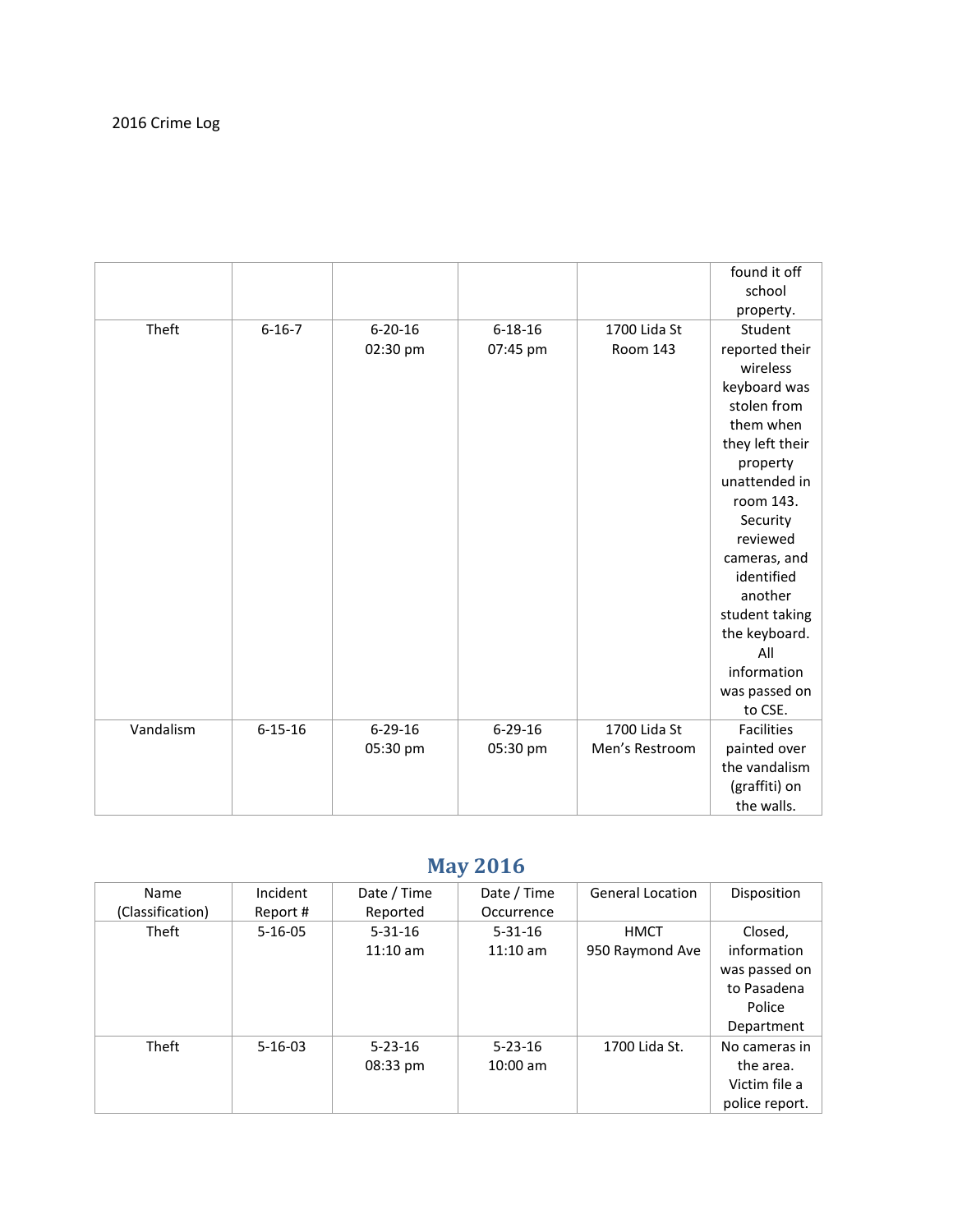| Name                     | Incident      | Date / Time   | Date / Time   | <b>General Location</b>  | Disposition     |
|--------------------------|---------------|---------------|---------------|--------------------------|-----------------|
| (Classification)         | Report #      | Reported      | Occurrence    |                          |                 |
| Assault                  | $4 - 16 - 08$ | $4 - 15 - 16$ | $4 - 15 - 16$ | <b>Staff Parking Lot</b> | Closed,         |
|                          |               | 03:30 pm      | 02:10 pm      | 1700 Lida St.            | information     |
|                          |               |               |               |                          | passed on to    |
|                          |               |               |               |                          | Sodexo          |
| <b>Alcohol Violation</b> | $4 - 16 - 11$ | $4 - 19 - 16$ | $4 - 18 - 16$ | <b>Room 110</b>          | Information     |
|                          |               | 12:00 am      | 11:30 pm      | 1700 Lida St.            | was passed on   |
|                          |               |               |               |                          | to the Center   |
|                          |               |               |               |                          | of Student      |
|                          |               |               |               |                          | Experience      |
| <b>Alcohol Violation</b> | $4 - 16 - 13$ | $4 - 20 - 16$ | 04-20-16      | <b>Room 227</b>          | Closed no one   |
|                          |               | 02:35 am      | 03:22 am      | 1700 Lida St.            | was at          |
|                          |               |               |               |                          | location        |
| Sexual Misconduct        | $4 - 16 - 16$ | 4-21-2016     | $4 - 20 - 16$ | 1700 Lida St.            | Information     |
|                          |               | 08:00 am      | 10:00 pm      |                          | was passed on   |
|                          |               |               |               |                          | to the Center   |
|                          |               |               |               |                          | of Student      |
|                          |               |               |               |                          | Experience,     |
|                          |               |               |               |                          | and Universal   |
|                          |               |               |               |                          | Protection      |
|                          |               |               |               |                          | Services        |
| Loss Property            | $4 - 17 - 16$ | $5 - 1 - 16$  | $4 - 28 - 16$ | Williamson               | Checked         |
|                          |               | 12:00 pm      | 05:00 pm      | Gallery                  | closes camera   |
|                          |               |               | $5 - 1 - 16$  | 1700 Lida St.            | to location. No |
|                          |               |               | 12:00 pm      |                          | subject was     |
|                          |               |               |               |                          | seen taken      |
|                          |               |               |               |                          | item. Update;   |
|                          |               |               |               |                          | Cameras were    |
|                          |               |               |               |                          | double          |
|                          |               |               |               |                          | checked, and    |
|                          |               |               |               |                          | property        |
|                          |               |               |               |                          | owner is seen   |
|                          |               |               |               |                          | leaving area    |
|                          |               |               |               |                          | with his        |
|                          |               |               |               |                          | property.       |

# **April 2016**

#### **March 2016**

| Name             | Incident | Date /<br>Time | ' Time<br>Date / | <b>General Location</b> | Disposition |
|------------------|----------|----------------|------------------|-------------------------|-------------|
| (Classification) | Report # | Reported       | Occurrence       |                         |             |